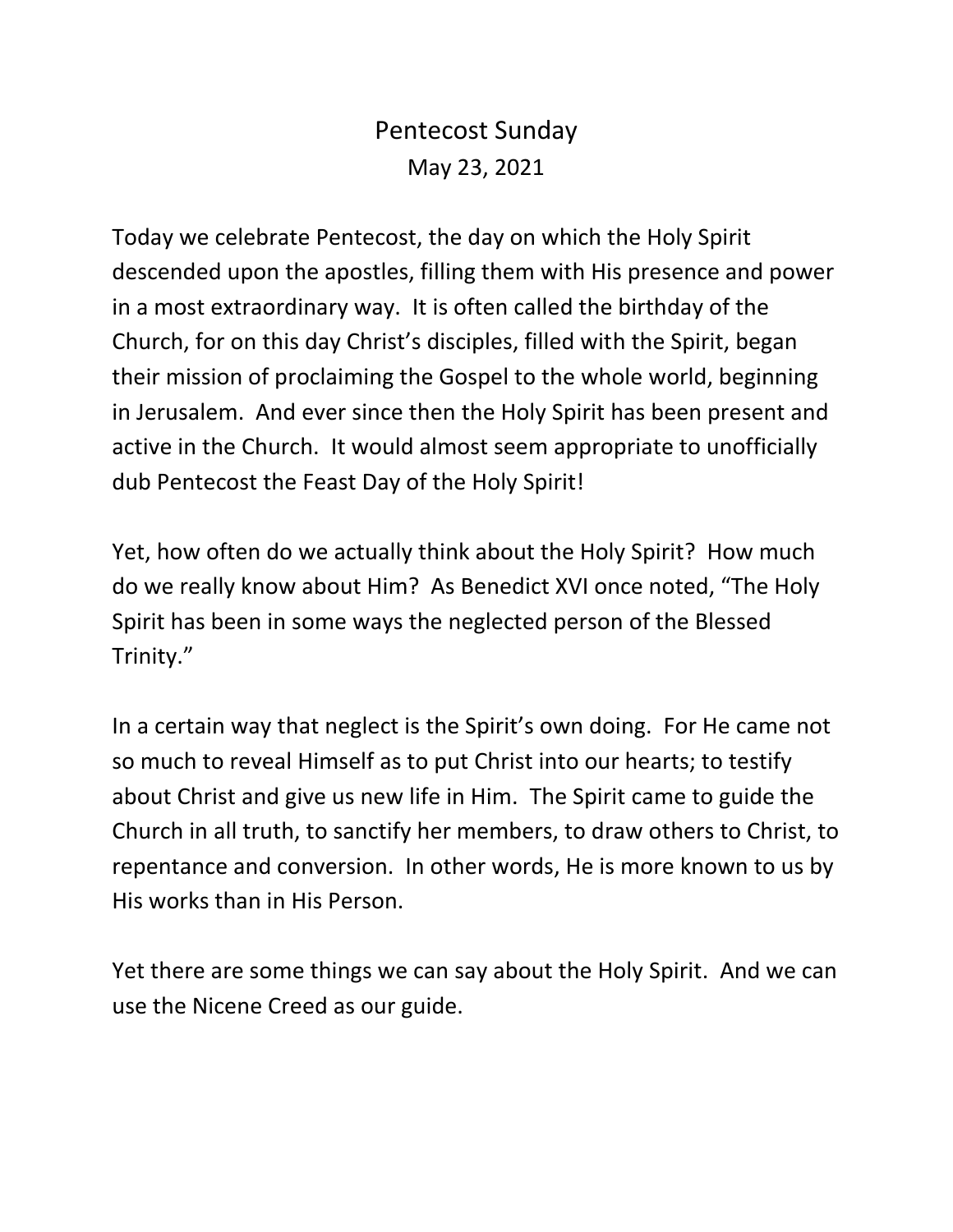The first and most insightful thing we can say is that the Holy Spirit is the personification of divine love. That is a big statement and we need to unpack it a bit.

The Holy Spirit is a distinct Person of the Blessed Trinity. He exists as the communication and personification of the mutual, self-giving, and eternal relationship of love and unity between God the Father and God the Son. This is what the Nicene Creed means when it says that the Holy Spirit "proceeds from the Father and the Son."

Now that same Creed makes a point of telling us that the Son is "consubstantial" with the Father. But while it doesn't say it, so is the Holy Spirit. For to be "consubstantial" simply means to be of the same divine substance or nature. This is philosophical terminology that the Church uses to try to articulate the relationship between the three Persons of God.

Being of the same substance means that each Person of the Blessed Trinity shares in all the attributes of the one divine nature. Such attributes as being infinite, eternal, all-powerful, all-knowing, allperfect. That is why "with the Father and the Son He is worshipped and glorified."

The Nicene Creed does tell us that the Holy Spirit has already "spoken through the prophets." This means that the Holy Spirit did not just begin acting in the world after Jesus ascended into Heaven. We read in the Old Testament of the Spirit coming upon such persons as Gideon,